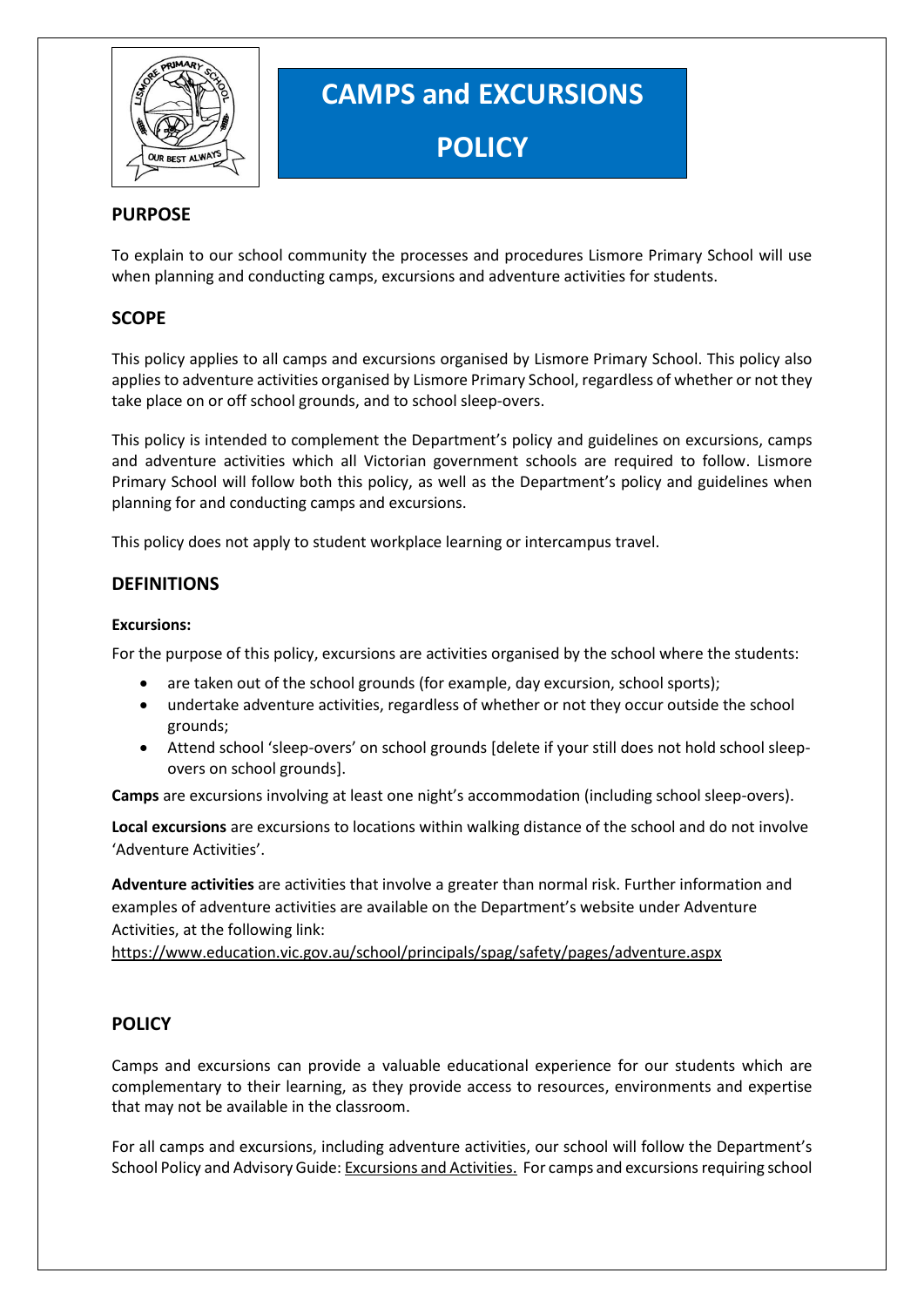council approval, our school will also follow the Department's School Policy and Advisory Guide: [Safety](https://www.education.vic.gov.au/school/teachers/studentmanagement/excursions/Pages/outdoorguidelines.aspx)  [Guidelines for Education Outdoors.](https://www.education.vic.gov.au/school/teachers/studentmanagement/excursions/Pages/outdoorguidelines.aspx)

#### **Planning process for camps and excursions**

All camps and excursions will comply with Department planning requirements.

Part of this planning process includes conducting risk assessments, to ensure that reasonable steps are taken to minimise the risks associated with each proposed camp or excursion. Lismore Primary School's risk assessment will include consideration of arrangements for supervision of students and consideration of the risk of bushfire activity in the excursion location. In the event of a Code Red Day being announced, excursions or camp activities in effected locations will be cancelled or rescheduled. Planning will also cover arrangements for cancelling, recalling or altering the camp or excursion for any other reason.

Lismore Primary School is committed to ensuring students with additional needs are provided with an inclusive camps and excursions program and will work with families during the planning stage, as needed, to support all students' attendance and participation in camp and excursion activities.

In cases where a camp or excursion involves a particular class or year level group, the Organising Teacher will ensure that there is an alternative educational program available and appropriate supervision for those students not attending the camp or excursion.

#### **Supervision**

Lismore Primary School follows the Department's guidelines in relation to supervision of students during excursions and camps.

All excursion staff (including parent volunteers) will be familiar with supervision requirements and the specific procedures for dealing with emergencies on each camp and excursion.

All school staff will be aware that they retain overall responsibility for the supervision and care of students throughout all camps and excursions (including adventure activities), regardless of whether or not external providers are managing the activity.

#### **Parent volunteers**

Parents may be invited to assist with camps and excursions. School staff will notify parents/carers of any costs associated with attending. School staff are in charge of camps and excursions and parent/carer volunteers are expected to follow teachers' instructions. When deciding which parents/carers will attend, the Organising Teacher will take into account: any valuable skills the parents/carers have to offer (e.g. bus licence, first aid etc.) and the special needs of particular students.

## **Volunteer and external provider checks**

NOTE: amend to align with the school's volunteer policy

Lismore Primary School requires all parent or carer camp or excursion volunteers and all external providers working directly with our students to have a current Working with Children Check card.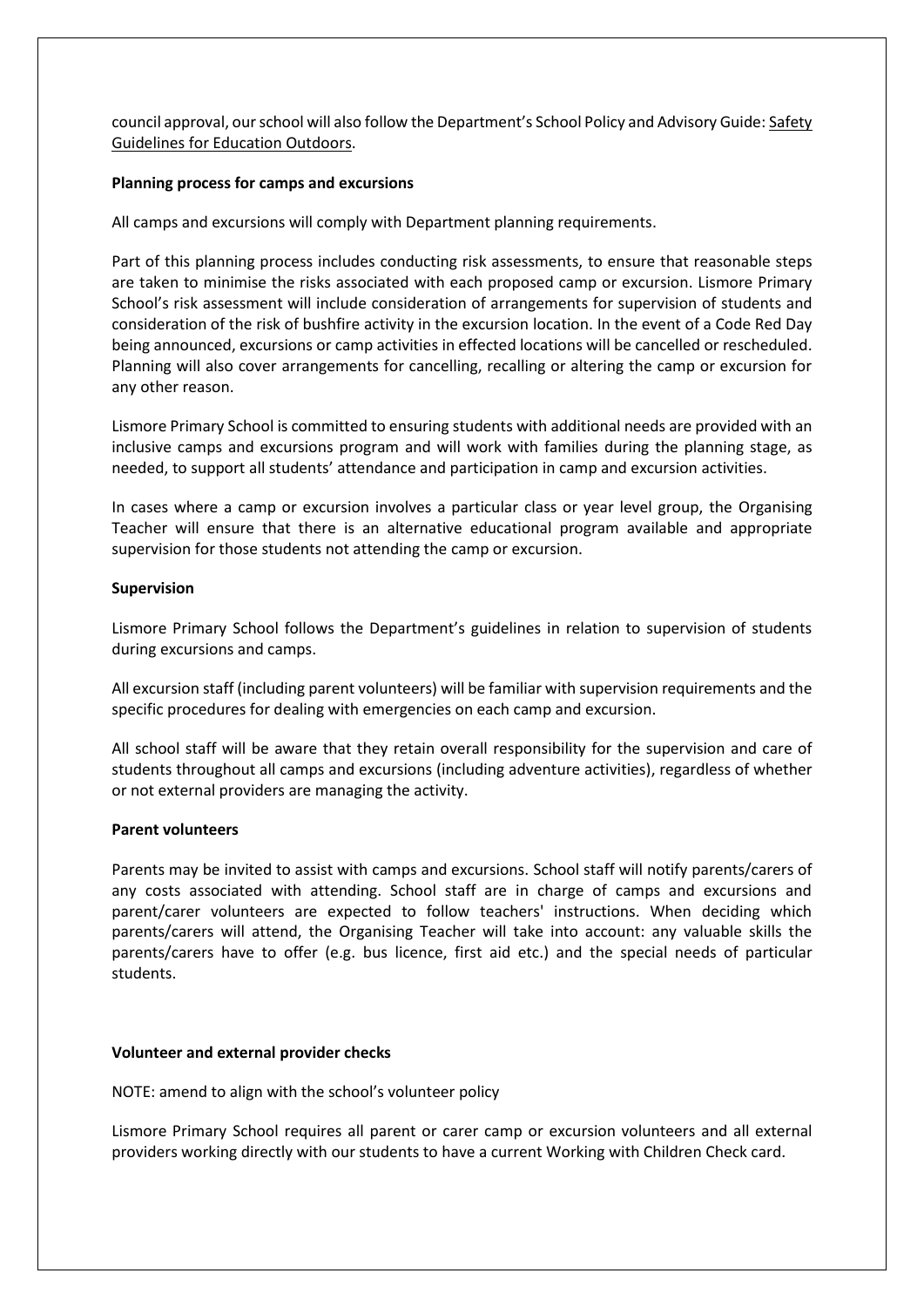#### **Parent/carer consent**

For all camps and excursions, other than local excursions, Lismore Primary School will provide parents/carers with a specific consent form outlining the details of the proposed activity. Lismore Primary School informs parents about school camps and excursions by placing a note in student bags and asking parents/carers to return the part of the note that asks for parents/carers signature confirming they consent to their child's participation. Parents/carers are encouraged to contact the school to discuss any questions or concerns that they or their child may have with a proposed camp or excursion.

For local excursions, Lismore Primary School will provide parents and carers with an annual Local Excursions consent form at the start of each school year or upon enrolment if students enrol during the school year. For local excursions that occur on a recurring basis (for example weekly outings to the local oval for sports lessons), Lismore Primary School will notify parents once only prior to the commencement of the recurring event.

## **Parent Payments for camps and excursions**

Most camps and excursions provided by Lismore Primary School enhance and broaden the schooling experience of our students but are not a mandatory component of our curriculum. These activities are provided on a user-pays basis in accordance with the Department's Parent Payments Policy.

Consent forms will have clearly stated payment amounts and finalisations dates, and families will be given sufficient time to make payments.

Students who have not finalised payment by the required date for camps and excursions provided on a user pays basis will not be able to attend unless the Principal determines exceptional circumstances apply.

Where a camp or excursion is provided as part of the standard curriculum requirements, parents may be invited to make a voluntary contribution but all students will be able to attend regardless of whether their parents contribute.

## **Financial Help for Families**

Lismore Primary School will make all efforts to ensure that students are not excluded for financial reasons. Families experiencing financial difficulty are invited to discuss alternative payment arrangements with the Business Manager or Principal. The Business Manager or Principal can also discuss family eligibility for the Department's Camps, Sports and Excursions Fund (CSEF), which provides payments for eligible students to attend school activities, including camps and excursions. Applications for the CSEF are open to families holding a valid means-tested concession card or temporary foster parents and are facilitated by the school. Further information about the CSEF and the application form are available a[t Camps, Sports and Excursions Fund.](https://www2.education.vic.gov.au/pal/camps-sports-and-excursions-fund/policy)

#### **Refunds**

If a camp or excursion is cancelled or altered by the school, or a student is no longer able to attend part or all of the camp or excursion, our school will consider requests for partial or full refunds of payments made by parents/carers on a case-by-case basis taking into account the individual circumstances. Generally we will not be able to refund payments made for costs that have already been paid where those funds have already been transferred or committed to a third party and no refund is available to the school.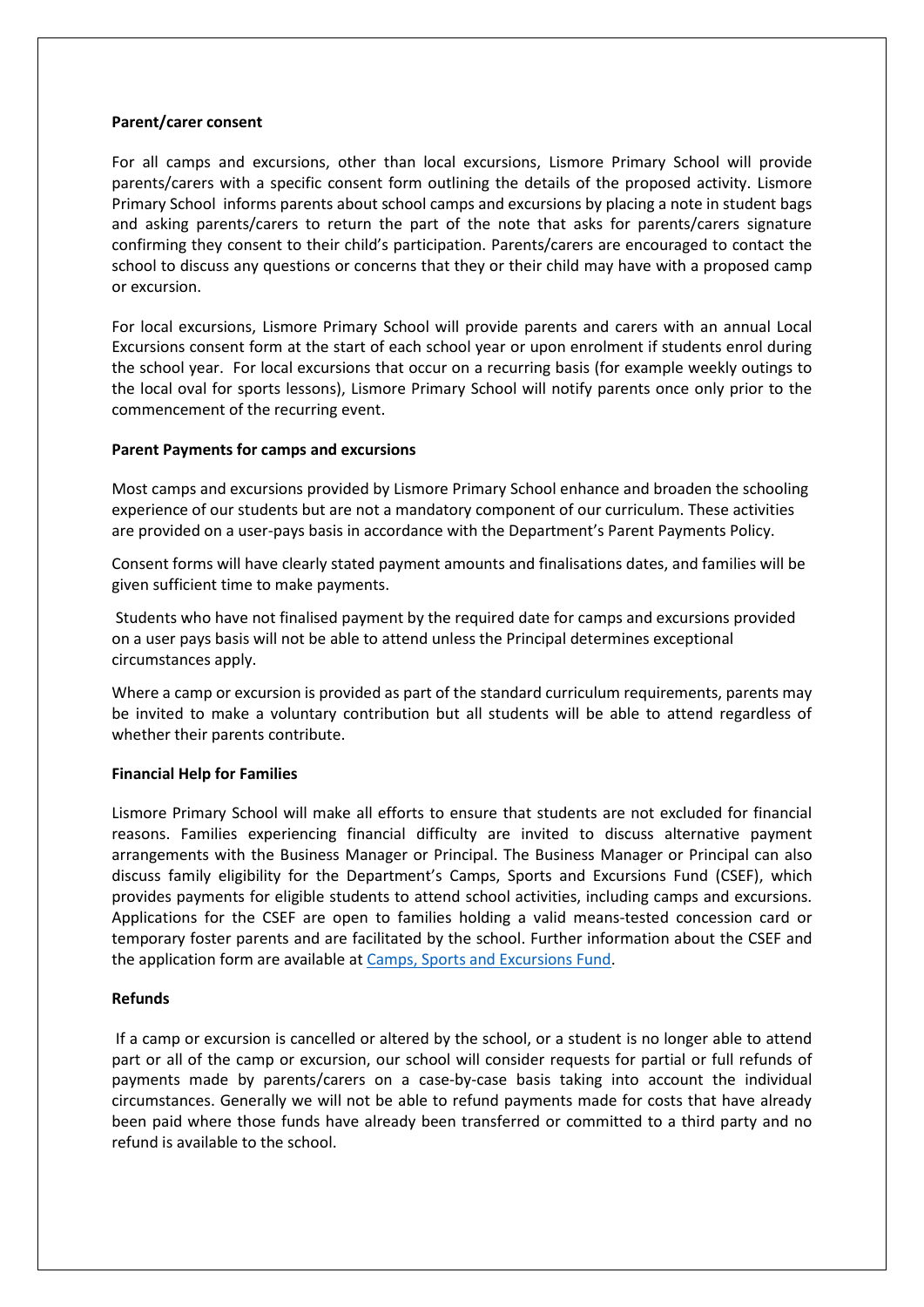#### **Student health**

Parents and carers need to ensure the school has up-to-date student health information prior to camps and excursions. A member of staff will be appointed with responsibility for the health needs of the students for each camp/excursion. Teachers will administer any medication provided according to our Administration of *Medicine* policy and the student's signed *Medication Authority Form*. To meet the school's obligations relating to safety, a first aid kit and mobile phone will be taken by teachers on all camps and excursions.

It is the responsibility of parents and carers to ensure their child/children are in good health when attending excursions and camps. If a student becomes ill during a camp and is not able to continue at camp it is the parent/carer's responsibility to collect them and cover any associated costs. If the Principal approves a student joining a camp late, transport to the camp is the parent/carer's responsibility.

#### **Behaviour expectations**

Students participating in camps and excursions are required to cooperate and display appropriate behaviour to ensure the camp or excursion is a safe, positive and educational experience for all students involved.

Parents/carers will be notified if their child is in danger of losing the privilege to participate in an excursion or camp due to behaviour that does not meet the standards of behaviour set out in the school's *Student Engagement and Inclusion Policy, Student Code of Conduct and Bullying and Harassment Prevention Policy.* The decision to exclude a student will be made by the Principal or Assistant Principal, in consultation with the Organising Teacher. Both the parent/carer and the student will be informed of this decision prior to the camp or excursion.

If on a camp or excursion the Teacher in Charge considers an individual student's behaviour does not meet required standards, then the Principal or their nominee may determine that a student should return home during the camp or excursion. In these circumstances the parent/carer is responsible for the collection of the student and any costs associated with this.

Disciplinary measures apply to students on camps and excursions consistent with our school's *Student Engagement and Inclusion Policy, Student Code of Conduct* and *Bullying and Harassment Prevention Policy*.

## **Electronic Devices**

Students will not be permitted to bring electronic devices to camps or excursions except with prior approval from the Principal. The Principal will only approve students bringing electronic devices to a camp or excursion in exceptional circumstances and when it is in the best interests of the student, and may place conditions on its location and use during the camp or excursion.